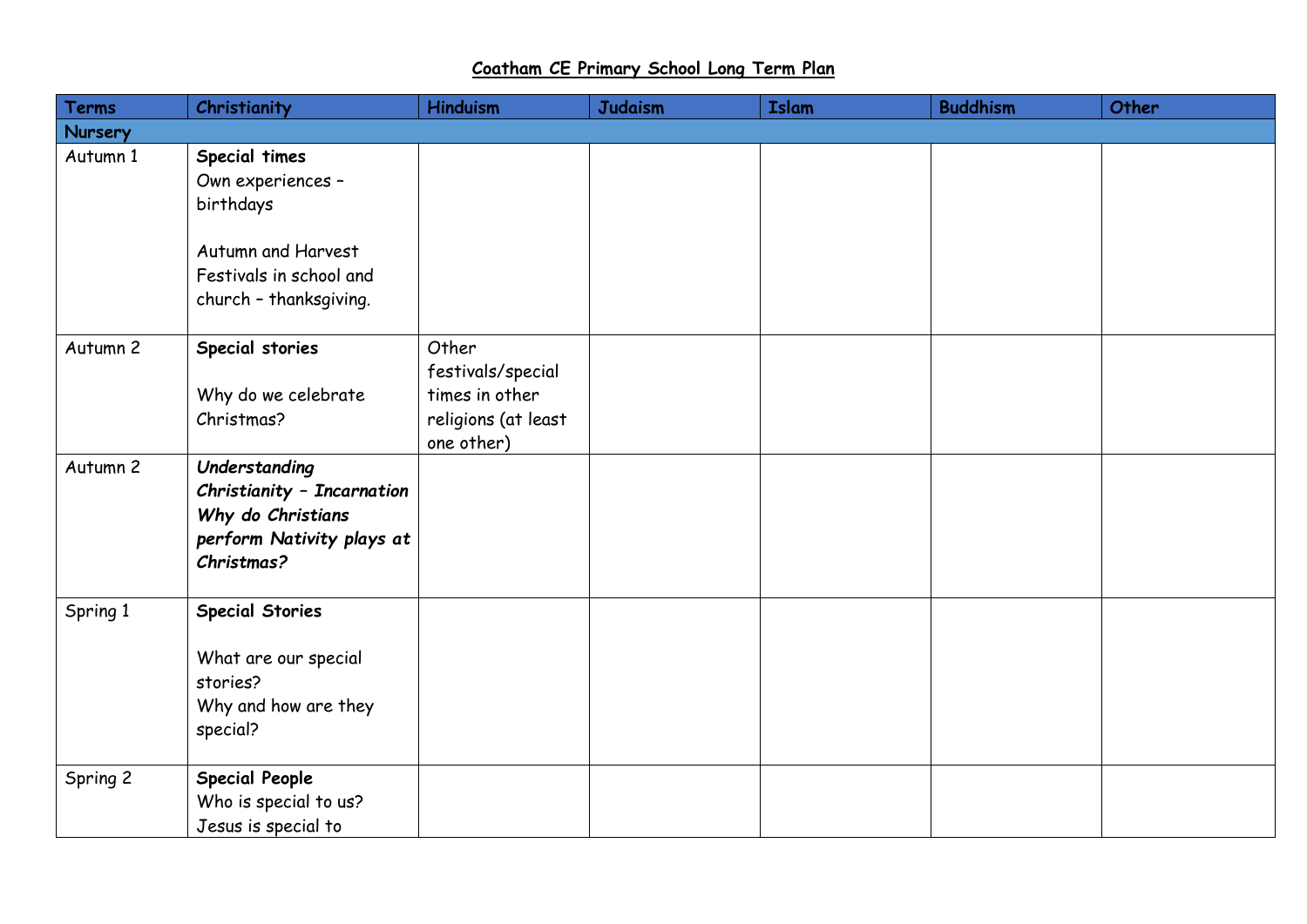| Terms    | Christianity                 | <b>Hinduism</b> | <b>Judaism</b> | <b>Islam</b> | <b>Buddhism</b> | Other |
|----------|------------------------------|-----------------|----------------|--------------|-----------------|-------|
|          | Christians - stories about   |                 |                |              |                 |       |
|          | Jesus.                       |                 |                |              |                 |       |
|          |                              |                 |                |              |                 |       |
|          | <b>Special Times</b>         |                 |                |              |                 |       |
|          | Easter - signs of new life   |                 |                |              |                 |       |
| Spring 2 | Understanding                |                 |                |              |                 |       |
|          | Christianity -               |                 |                |              |                 |       |
|          | Salvation                    |                 |                |              |                 |       |
|          | Why do Christians put a      |                 |                |              |                 |       |
|          | cross in an Easter           |                 |                |              |                 |       |
|          | Garden?                      |                 |                |              |                 |       |
|          |                              |                 |                |              |                 |       |
| Summer 1 | Special people in the        |                 |                |              |                 |       |
|          | community                    |                 |                |              |                 |       |
|          | Who is special to us?        |                 |                |              |                 |       |
|          | Religious leaders e.g. vicar |                 |                |              |                 |       |
|          | priest, Imam, monk, nun or   |                 |                |              |                 |       |
|          | any appropriate to the       |                 |                |              |                 |       |
|          | local community.             |                 |                |              |                 |       |
| Summer 2 | <b>Belonging/Family</b>      |                 |                |              |                 |       |
|          |                              |                 |                |              |                 |       |
|          | <b>Infant Baptism</b>        |                 |                |              |                 |       |
|          |                              |                 |                |              |                 |       |
| Summer 2 | Understanding                |                 |                |              |                 |       |
|          | Christianity -               |                 |                |              |                 |       |
|          | Creation                     |                 |                |              |                 |       |
|          | Why is the word God          |                 |                |              |                 |       |
|          | important to Christians?     |                 |                |              |                 |       |
|          |                              |                 |                |              |                 |       |
|          |                              |                 |                |              |                 |       |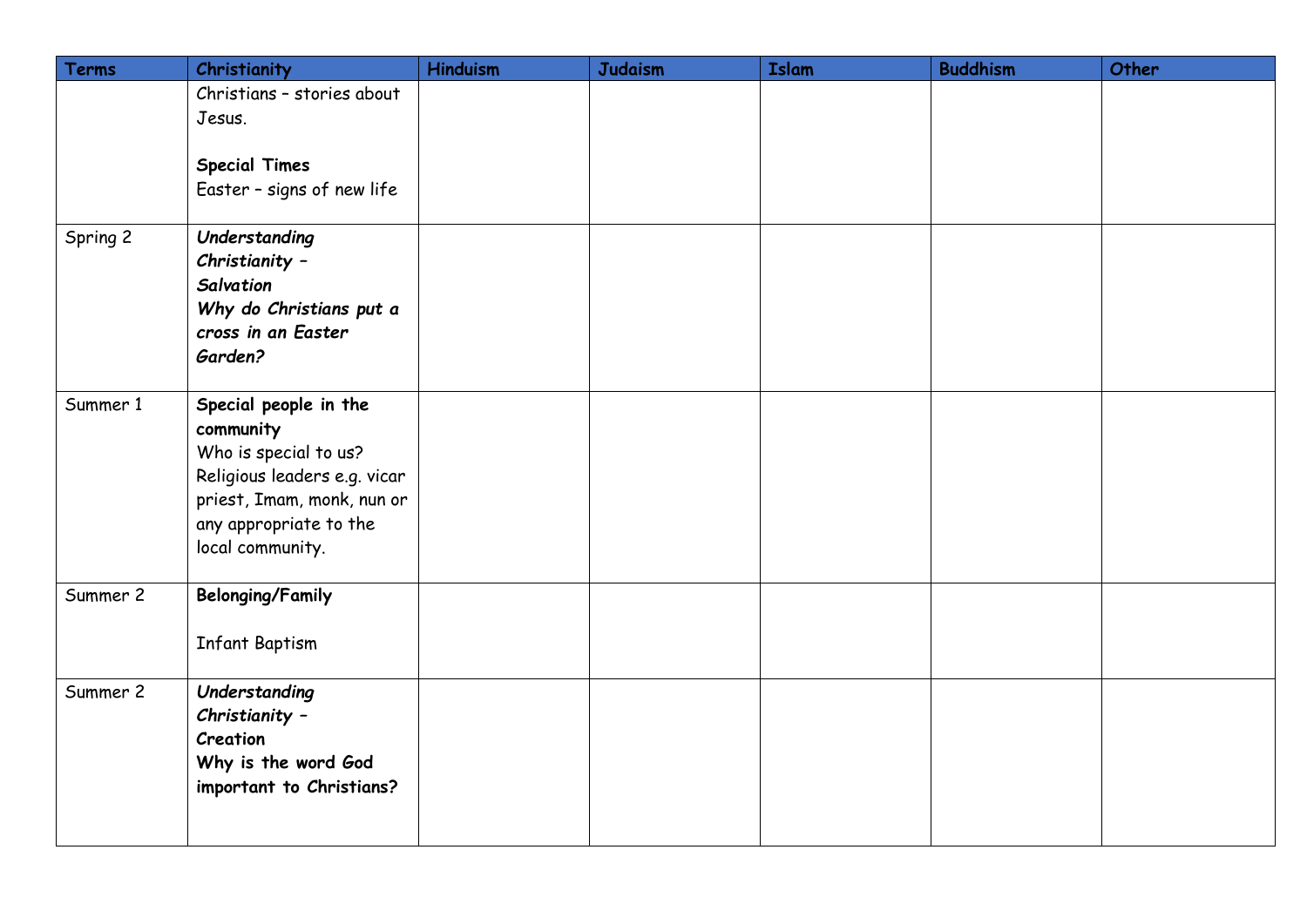| Terms     | Christianity                                                                                                                                                                      | <b>Hinduism</b>                                    | <b>Judaism</b> | <b>Islam</b> | <b>Buddhism</b> | Other |
|-----------|-----------------------------------------------------------------------------------------------------------------------------------------------------------------------------------|----------------------------------------------------|----------------|--------------|-----------------|-------|
| Reception |                                                                                                                                                                                   |                                                    |                |              |                 |       |
| Autumn 1  | Special times<br>Harvest and Christian<br>beliefs about caring for<br>our world                                                                                                   | Special times<br>Divali - the<br>festival of light |                |              |                 |       |
| Autumn 2  | Special stories<br>Why was Jesus' birth seen<br>as special?                                                                                                                       |                                                    |                |              |                 |       |
| Autumn 2  | Understanding<br>Christianity - Incarnation<br>Why do Christians<br>perform Nativity plays at<br>Christmas?                                                                       |                                                    |                |              |                 |       |
| Spring 1  | <b>Special Stories</b><br>The Bible as a special book<br>for Christians.<br><b>Special Stories</b><br>Stories Jesus told (e.g.<br>The Lost Coin) Other<br>stories from the Bible. |                                                    |                |              |                 |       |
| Spring 2  | <b>Special Times</b>                                                                                                                                                              |                                                    |                |              |                 |       |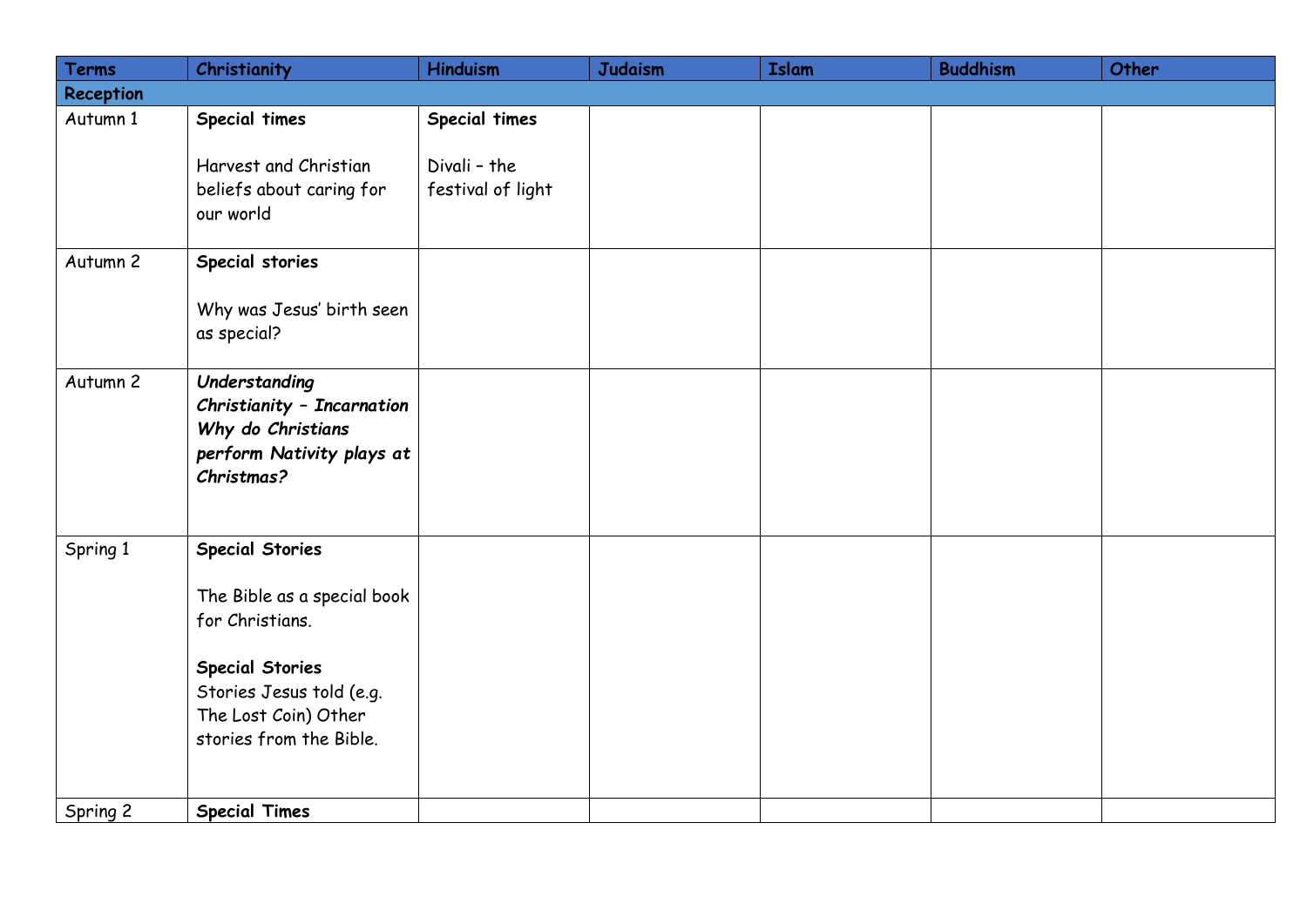| Terms    | Christianity                                                                                             | <b>Hinduism</b>                                                                        | <b>Judaism</b> | <b>Islam</b> | <b>Buddhism</b> | Other |
|----------|----------------------------------------------------------------------------------------------------------|----------------------------------------------------------------------------------------|----------------|--------------|-----------------|-------|
|          | Easter - new life and<br>celebration                                                                     |                                                                                        |                |              |                 |       |
| Spring 2 | Understanding<br>Christianity -<br>Salvation<br>Why do Christians put a<br>cross in an Easter<br>Garden? |                                                                                        |                |              |                 |       |
| Summer 1 | Special places<br>Church visit through the<br>senses (ICT virtual visit if<br>actual visit not possible) |                                                                                        |                |              |                 |       |
| Summer 2 | <b>Belonging/Family</b><br>Weddings - Christian and<br>Hindu marriage<br>ceremonies                      | <b>Belonging/Family</b><br>Weddings -<br>Christian and<br>Hindu marriage<br>ceremonies |                |              |                 |       |
| Summer 2 | Understanding<br>Christianity -<br>Creation<br>Why is the word God<br>important to Christians?           |                                                                                        |                |              |                 |       |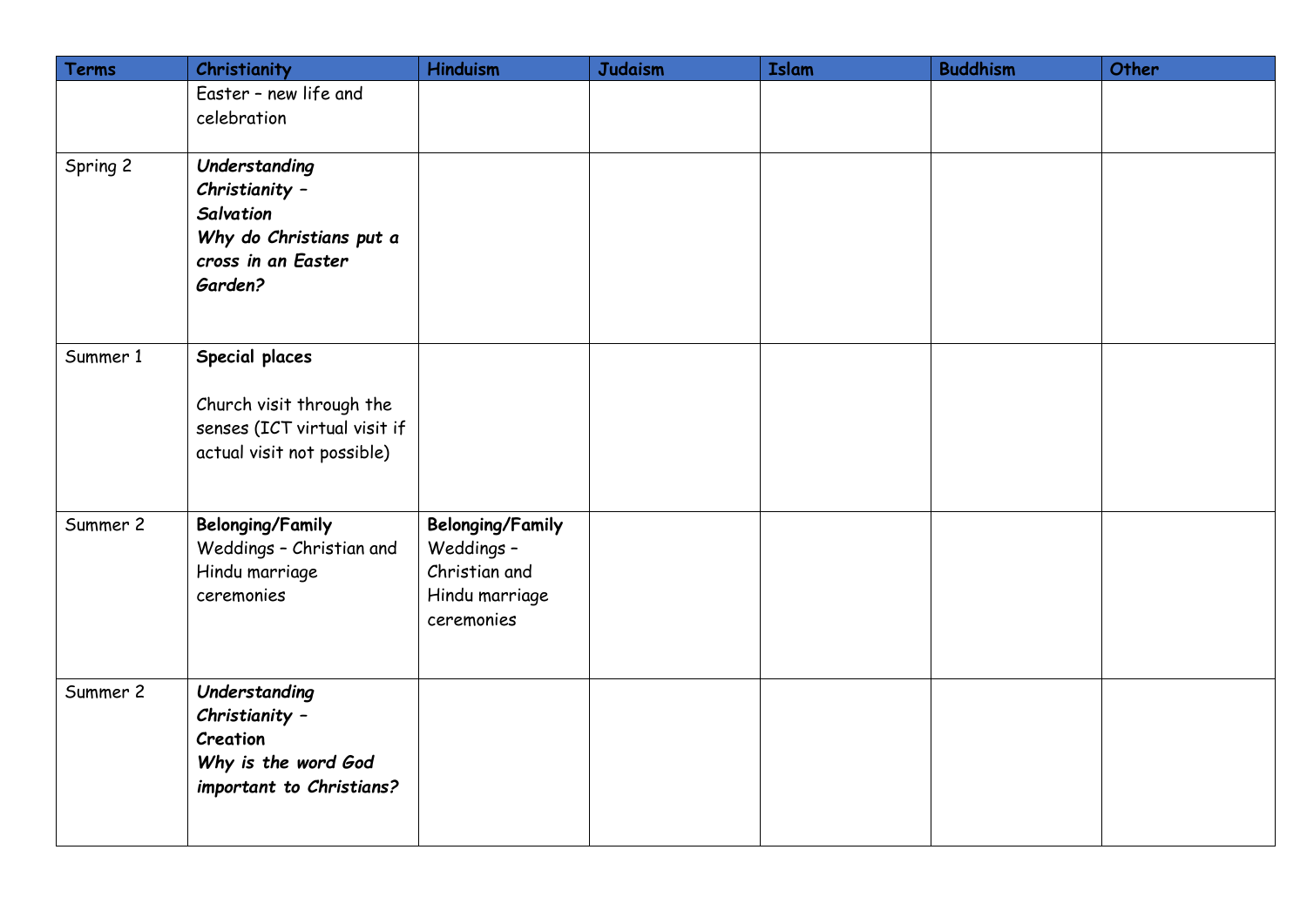| <b>Terms</b> | Christianity                                                                         | <b>Hinduism</b> | <b>Judaism</b>                                                   | <b>Islam</b> | <b>Buddhism</b> | Other |
|--------------|--------------------------------------------------------------------------------------|-----------------|------------------------------------------------------------------|--------------|-----------------|-------|
| Year 1       |                                                                                      |                 |                                                                  |              |                 |       |
| Autumn 1     | Who am I and why am I<br>special?                                                    |                 |                                                                  |              |                 |       |
|              | How and why do Christians<br>celebrate Harvest?                                      |                 |                                                                  |              |                 |       |
| Autumn 2     | What does it mean to<br>belong in Christianity?                                      |                 |                                                                  |              |                 |       |
|              | Why are gifts given at<br>Christmas?                                                 |                 |                                                                  |              |                 |       |
| Autumn 2     | Understanding Christianity -<br><b>Incarnation</b><br>Why does Christmas<br>matter?  |                 |                                                                  |              |                 |       |
| Spring 1     | Why is Jesus special to<br>Christians?                                               |                 |                                                                  |              |                 |       |
| Spring 2     | Why is Easter special to<br>Christians?                                              |                 |                                                                  |              |                 |       |
| Spring 2     | Understanding Christianity -<br>Salvation<br>Why does Easter matter?                 |                 |                                                                  |              |                 |       |
| Summer 1     |                                                                                      |                 | How do Jews<br>worship at home?                                  |              |                 |       |
| Summer 2     | How do Jews and<br>Christians think the world<br>was created?                        |                 | How do Jews and<br>Christians think<br>the world was<br>created? |              |                 |       |
| Summer 2     | Understanding Christianity -<br>Creation<br>What do Christians believe<br>about God? |                 |                                                                  |              |                 |       |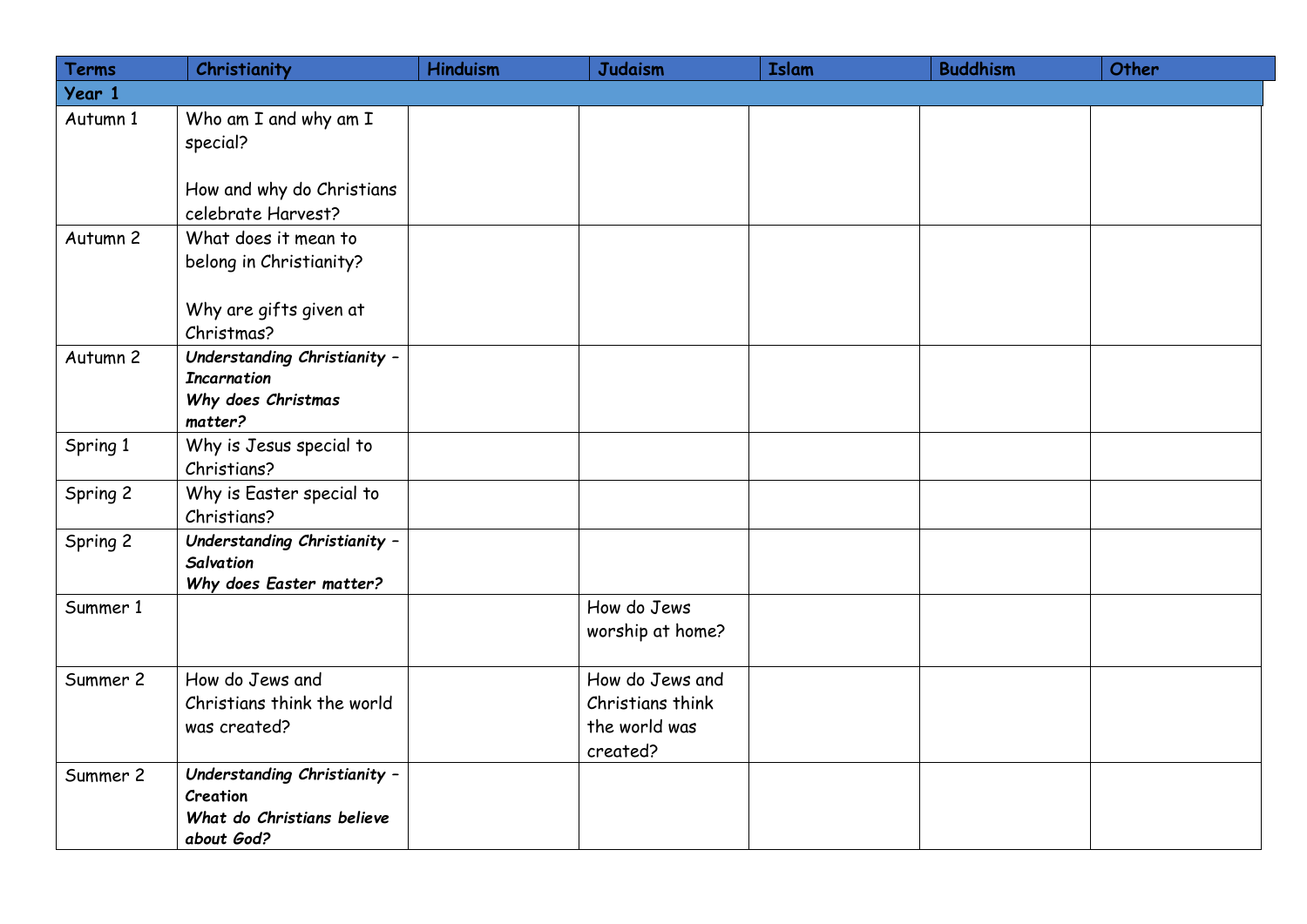| <b>Terms</b> | Christianity                                                                          | <b>Hinduism</b> | <b>Judaism</b>                              | <b>Islam</b> | <b>Buddhism</b> | Other |
|--------------|---------------------------------------------------------------------------------------|-----------------|---------------------------------------------|--------------|-----------------|-------|
| Year 2       |                                                                                       |                 |                                             |              |                 |       |
| Autumn 1     | How and why do Christians<br>care for others?                                         |                 | How and why do<br>Jews celebrate<br>Sukkot? |              |                 |       |
| Autumn 2     | How and why is Christmas<br>a festival of light?                                      |                 |                                             |              |                 |       |
| Autumn 2     | Understanding<br>Christianity - Incarnation<br>Why does Christmas<br>matter?          |                 |                                             |              |                 |       |
| Spring 1     |                                                                                       |                 | Why is Moses<br>important to<br>Jews?       |              |                 |       |
| Spring 2     | Why is the Bible special<br>for Christians?<br>How do Christians<br>celebrate Easter? |                 |                                             |              |                 |       |
| Spring 2     | Understanding Christianity -<br><b>Salvation</b><br>Why does Easter matter?           |                 |                                             |              |                 |       |
| Summer 1     | What can we learn from<br>visiting a church?                                          |                 |                                             |              |                 |       |
| Summer 2     | What can we learn from<br>the story of a saint?                                       |                 |                                             |              |                 |       |
| Summer 2     | Understanding Christianity -<br>Creation<br>What do Christians believe<br>about God?  |                 |                                             |              |                 |       |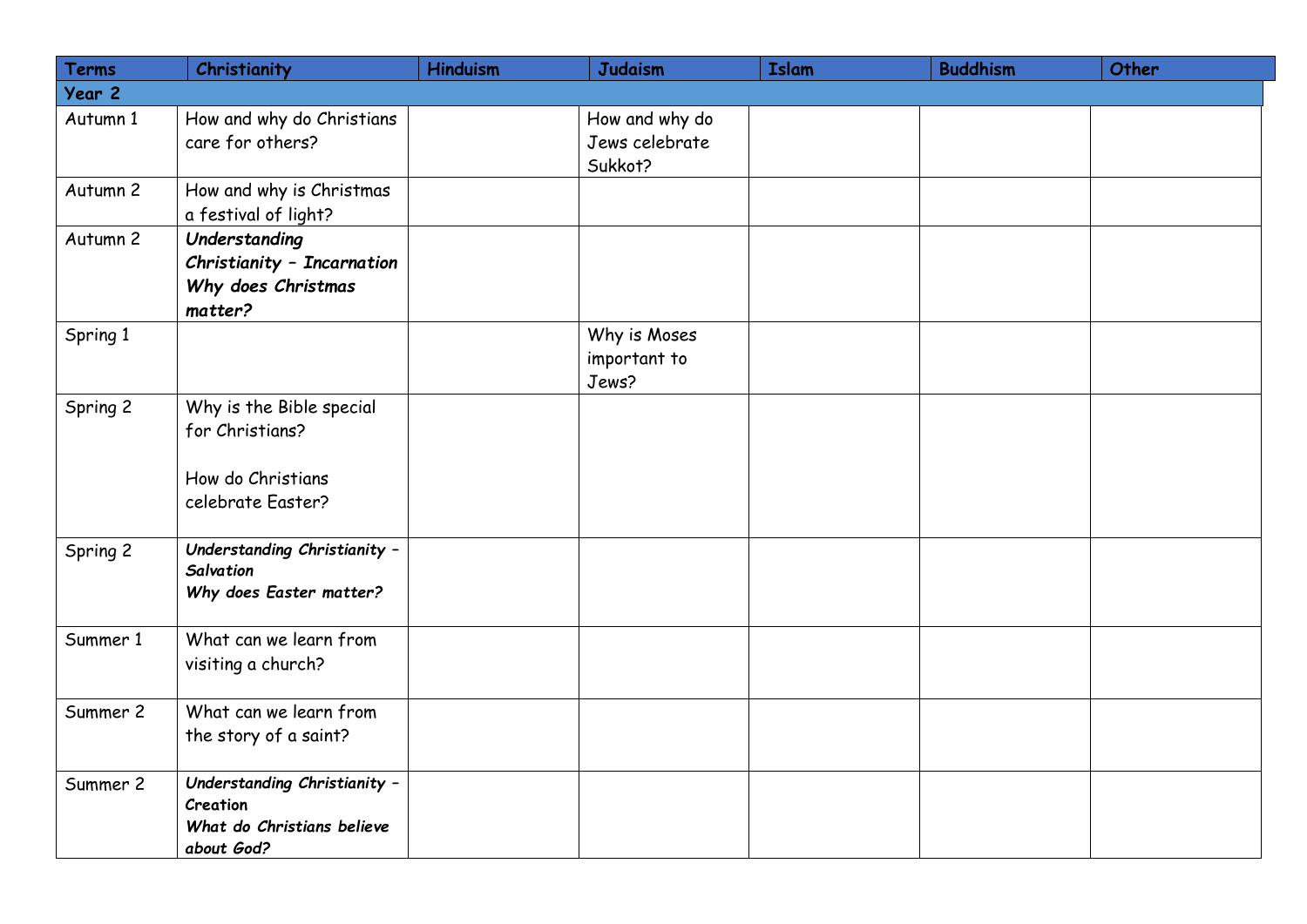| <b>Terms</b> | Christianity                                                                                                          | <b>Hinduism</b>                                                   | <b>Judaism</b>                   | <b>Islam</b>                     | <b>Buddhism</b>                  | Other |
|--------------|-----------------------------------------------------------------------------------------------------------------------|-------------------------------------------------------------------|----------------------------------|----------------------------------|----------------------------------|-------|
| Year 3       |                                                                                                                       |                                                                   |                                  |                                  |                                  |       |
| Autumn 1     |                                                                                                                       | What do Hindus<br>believe about God?                              |                                  |                                  |                                  |       |
| Autumn 2     | Why is advent important<br>to Christians?                                                                             | How and why do<br>Hindus worship at<br>home and in the<br>Mandir? |                                  |                                  |                                  |       |
| Autumn 2     | Understanding<br>Christianity - Incarnation<br>What is the Trinity?                                                   |                                                                   |                                  |                                  |                                  |       |
| Spring 1     | What do miracles tell us<br>about who Jesus was?                                                                      |                                                                   |                                  |                                  |                                  |       |
| Spring 2     | What do Christians<br>remember on Palm<br>Sunday?                                                                     |                                                                   |                                  |                                  |                                  |       |
| Spring 2     | Understanding<br>Christianity -<br><b>Salvation</b><br>Why do Christians call<br>the day Jesus died 'Good<br>Friday'? |                                                                   |                                  |                                  |                                  |       |
| Summer 1     | Why are holy books<br>important?                                                                                      | Why are holy<br>books important?                                  | Why are holy<br>books important? | Why are holy<br>books important? | Why are holy<br>books important? |       |
| Summer 2     | How do Jesus' parables<br>help Christians live their<br>lives?                                                        |                                                                   |                                  |                                  |                                  |       |
| Summer 2     | Understanding Christianity -<br>Creation<br>What do Christians learn<br>from the Creation story?                      |                                                                   |                                  |                                  |                                  |       |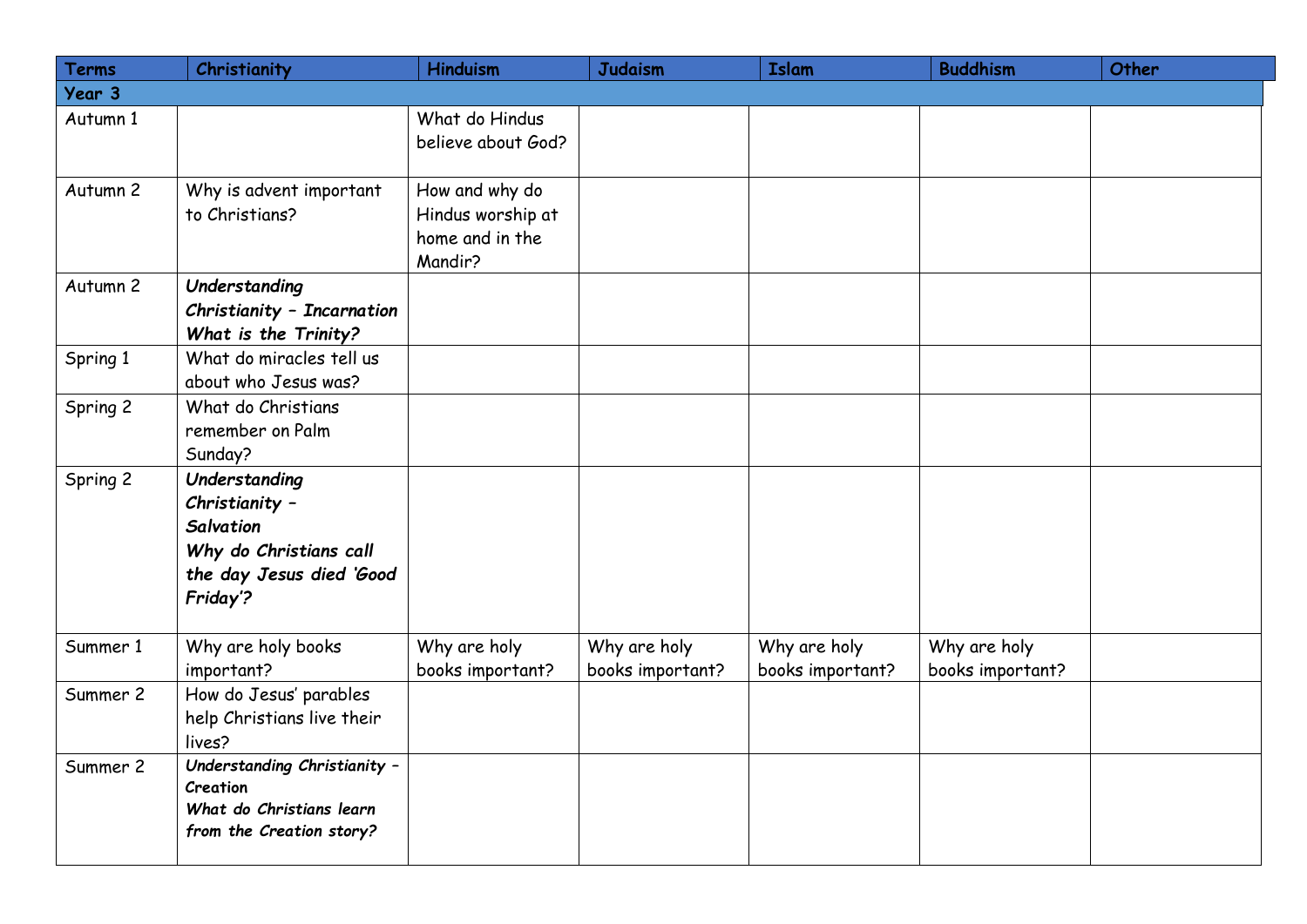| Terms    | Christianity                                                                                                       | <b>Hinduism</b>                                                                            | <b>Judaism</b> | <b>Islam</b>                                       | <b>Buddhism</b> | Other |
|----------|--------------------------------------------------------------------------------------------------------------------|--------------------------------------------------------------------------------------------|----------------|----------------------------------------------------|-----------------|-------|
| Year 4   |                                                                                                                    |                                                                                            |                |                                                    |                 |       |
| Autumn 1 | Why do religions have<br>rules?                                                                                    | How and why do<br>Hindus celebrate<br>Divali?                                              |                |                                                    |                 |       |
| Autumn 2 | How do Christians<br>celebrate Christmas<br>today?                                                                 |                                                                                            |                |                                                    |                 |       |
| Autumn 2 | Understanding Christianity -<br><b>Incarnation</b><br>What is the Trinity?                                         |                                                                                            |                |                                                    |                 |       |
| Spring 1 | How and why do religious<br>people pray?                                                                           |                                                                                            |                |                                                    |                 |       |
| Spring 2 | Why is Lent such an<br>important time for<br>Christians?                                                           |                                                                                            |                |                                                    |                 |       |
| Spring 2 | Understanding Christianity -<br><b>Salvation</b><br>Why do Christians call the<br>day Jesus died 'Good<br>Friday'? |                                                                                            |                |                                                    |                 |       |
| Summer 1 | What can we learn about<br>symbols and beliefs from<br>visiting religious buildings?                               | What can we learn<br>about symbols and<br>beliefs from<br>visiting religious<br>buildings? |                |                                                    |                 |       |
| Summer 2 | What do religions say<br>about the environment?                                                                    | What do religions<br>say about the<br>environment?                                         |                | What do religions<br>say about the<br>environment? |                 |       |
| Summer 2 | Understanding Christianity -<br>Creation<br>What do Christians learn<br>from the Creation story?                   |                                                                                            |                |                                                    |                 |       |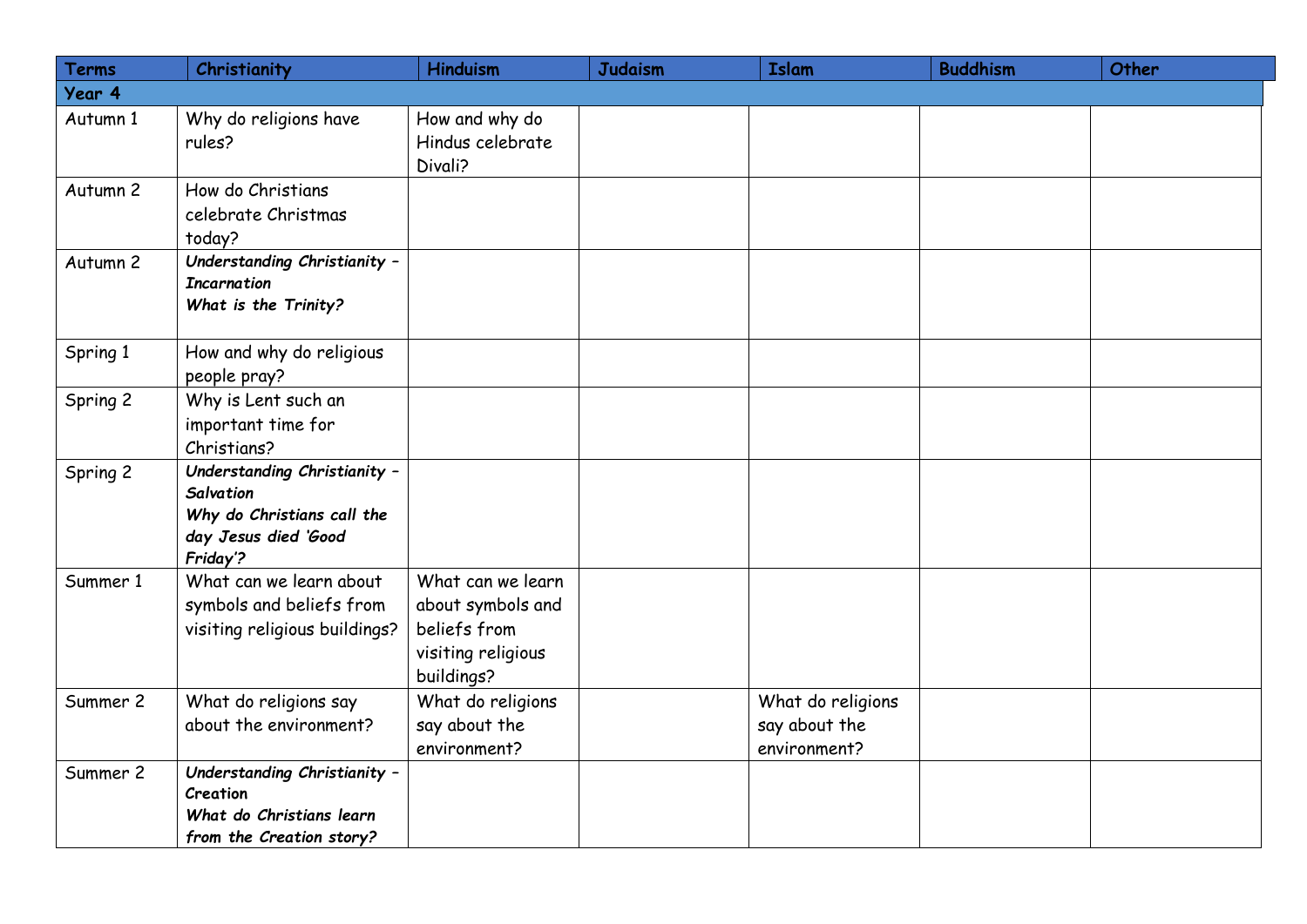| Terms    | Christianity                                                                 | <b>Hinduism</b> | <b>Judaism</b> | <b>Islam</b>                    | <b>Buddhism</b> | Other |
|----------|------------------------------------------------------------------------------|-----------------|----------------|---------------------------------|-----------------|-------|
| Year 5   |                                                                              |                 |                |                                 |                 |       |
| Autumn 1 |                                                                              |                 |                | Why is Muhammad<br>important to |                 |       |
|          |                                                                              |                 |                | Muslims?                        |                 |       |
| Autumn 2 | Why is the birth of Jesus                                                    |                 |                | What is the Qu'ran              |                 |       |
|          | important to Christians?                                                     |                 |                | and why is it                   |                 |       |
|          |                                                                              |                 |                | important to                    |                 |       |
|          |                                                                              |                 |                | Muslims?                        |                 |       |
| Autumn 2 | Understanding Christianity -<br><b>Incarnation</b><br>Was Jesus the Messiah? |                 |                |                                 |                 |       |
| Spring 1 |                                                                              |                 |                | Why do people                   |                 |       |
|          |                                                                              |                 |                | travel to sacred                |                 |       |
|          |                                                                              |                 |                | places?                         |                 |       |
| Spring 2 | What happened at the last                                                    |                 |                |                                 |                 |       |
|          | supper?                                                                      |                 |                |                                 |                 |       |
| Spring 2 | Understanding Christianity -                                                 |                 |                |                                 |                 |       |
|          | <b>Salvation</b><br>What did Jesus do to save                                |                 |                |                                 |                 |       |
|          | human beings?                                                                |                 |                |                                 |                 |       |
| Summer 1 | What do Christians                                                           |                 |                |                                 |                 |       |
|          | believe about God?                                                           |                 |                |                                 |                 |       |
|          | Why and how do                                                               |                 |                |                                 |                 |       |
|          | Christians celebrate                                                         |                 |                |                                 |                 |       |
|          | Pentecost?                                                                   |                 |                |                                 |                 |       |
| Summer 2 | How do Christian groups                                                      |                 |                |                                 |                 |       |
|          | differ in their expression                                                   |                 |                |                                 |                 |       |
|          | of faith?                                                                    |                 |                |                                 |                 |       |
| Summer 2 | Understanding Christianity -                                                 |                 |                |                                 |                 |       |
|          | Creation<br>Creation and science:                                            |                 |                |                                 |                 |       |
|          | conflicting or                                                               |                 |                |                                 |                 |       |
|          | complimentary?                                                               |                 |                |                                 |                 |       |